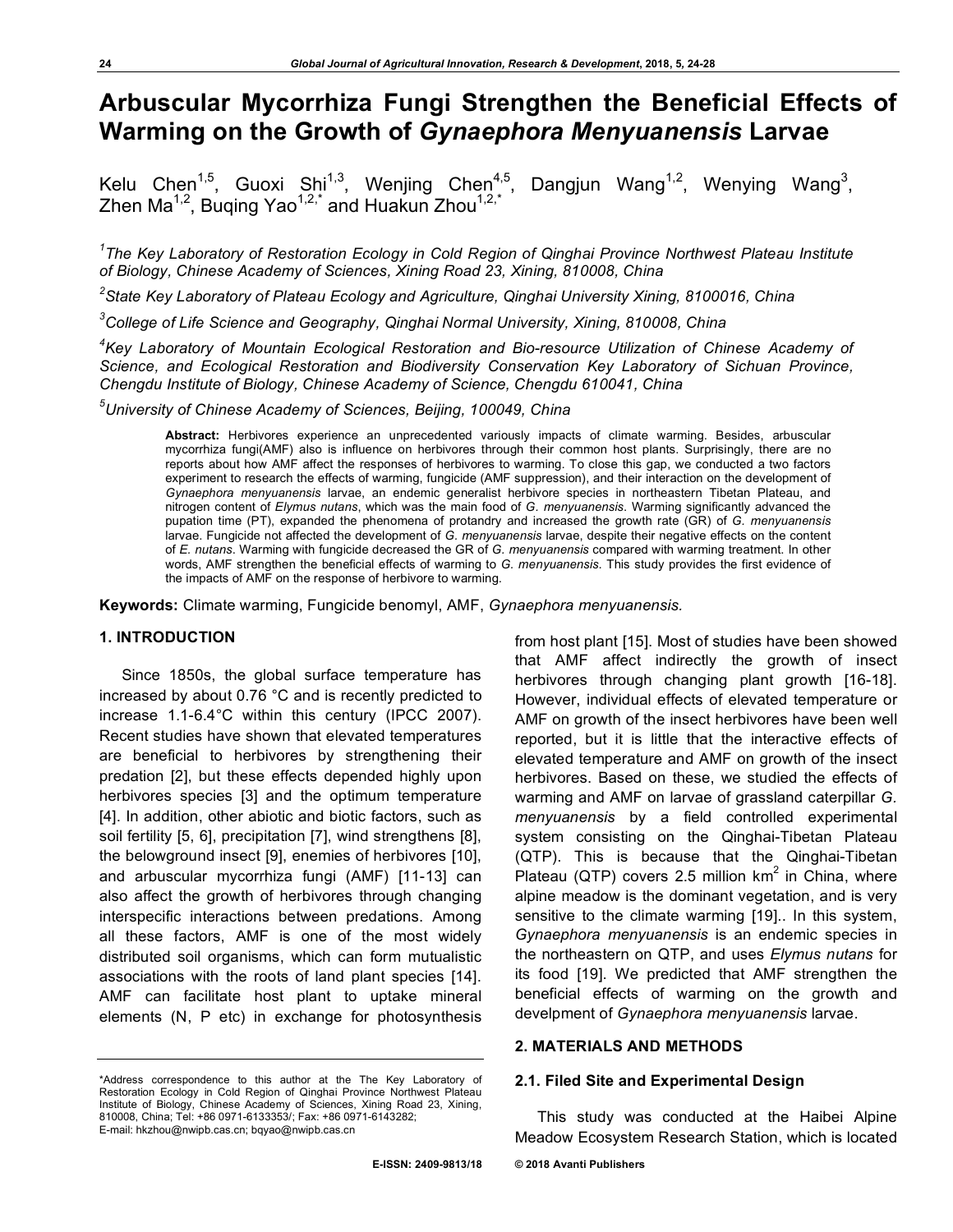in the northeastern Qinghai-Tibet Plateau of China (37°37′N, 101°12′E, 3,200m a.s.l.). The climate is characterized with short-cool summer, and longseverely cold winter. The annual mean temperature is - 2℃. The annual mean precipitation is 500mm, and > 80% of which occurs during summer. The vegetation in this region is dominated by *Kobresia humilis, Festuca ovina, Elymus nutans, Poa pratensis, Carex scabrirostris, Scirpus distigmaticus, Gentiana straminea, Gentiana farreri, Blysmus sinocompressus*, and *Potentilla nivea*. A detailed information refer to the description of Zhao *et al*. [22].

We designed a two factors experiment consisting of four treatments in March, 2016: no warming and no fungicide (NWNF), no warming and fungicide (NWF), warming and no fungicide (WNF), warming and fungicide (WF). Each treatment has five replicates. The open top chambers (OTCs) had been used to simulate climate warming [23]. We manipulated AMF colonization through applying the fungicide benomyl, which have been used widely to suppress the AMF colonization with minimal effects on other soil microflora in the filed system [24, 25]. In order to suppress the AMF colonization in short-term, we transplanted the plant community into flowerpots (32cm diameter×23cm height) in situ, and used syringes (50ml) to inject 1L benomyl (20g/L) in each pot every 5 days from March until October, 2016.

At 3 April, we caught 1st instar larval *Gynaephora menyuanensis*, and then set *G. menyuanensis* with equal body mass into each pot. Synchronize with this, two circular steel rings were installed at bottom and top of flowerpots, and covered by steel screen with mesh size of 0.2mm×0.2mm, which can prevent the caterpilars from escaping during the experiment.

# **2.2. Measurement of AMF Colonization and** *G. Menyuanensis*

Three soil cores (2.5cm diameter×14cm deep) were sampled in October 2016 from each pot. Then, we washed the roots free of soil and estimated the AMF colonization according to Liu and Chen [26]. Development situation of *G. menyuanensis* was recorded every day since the mid of March, 2016. Both weight of the larvae and number of pupation were recorded at 3 July before their pupation. The growth rate (GR) was calculated using the function: GR=  $(M_f$ - $M_i/d$ , where  $M_f$  and  $M_i$  were final weight and initial weight, and d represented the days between two weighting. Then, we record the pupation time (PT) and

weight the pupae according to Cao *et al*. [27]. After pupation of all caterpillars, we collected the leaves of *Elymus nutans*, a representative graminoid plant in each treatment. They were sun-dried in the field, and oven-dried at 60℃ on returning to our laboratory.

# **2.3. Statistical Analyses**

All data met the normal distribution and homogeneity of variance. Two-way analyses of variance (ANOVA) were used to test the effects of warming, benomyl and their interaction on AMF colonization, PT and GR of *G. menyuanensis*. The post hoc multiple comparison was used to illustrate the differences of each variable between treatments at the 95% confidence level  $(P \le 0.05)$ . All analyses were conducted using IBM SPSS Statistics 22.0 (SPSS Inc).

# **3. RESULTS**

# **3.1. AMF Colonization Rate**

Fungicide significantly reduced mycorrhiza colonization (*F* = 57.373, *P*<0.001, Table **1**). Colonization rate of AMF in all fungicide pot was 29% lower than that in no fungicide pot (Figure **1**).





F: fungicide, NF: no fungicide. Letters indicate significant difference at *P*<0.05 in descending order.

#### **3.2. PT and GR of Caterpillars**

Warming significantly affected the PT of both female and male pupal weight  $(F_{1,14} = 22.188, P_{1,14} < 0.001,$  $F_{1,16}$  = 69.597,  $P_{1,16}$  < 0.001). The advancing of pupation time of female (2%) and male (4%) in the W treatment was stronger than that in NW treatment (Figure **2**). The expanding of difference between the pupation of female and male caterpillars in the W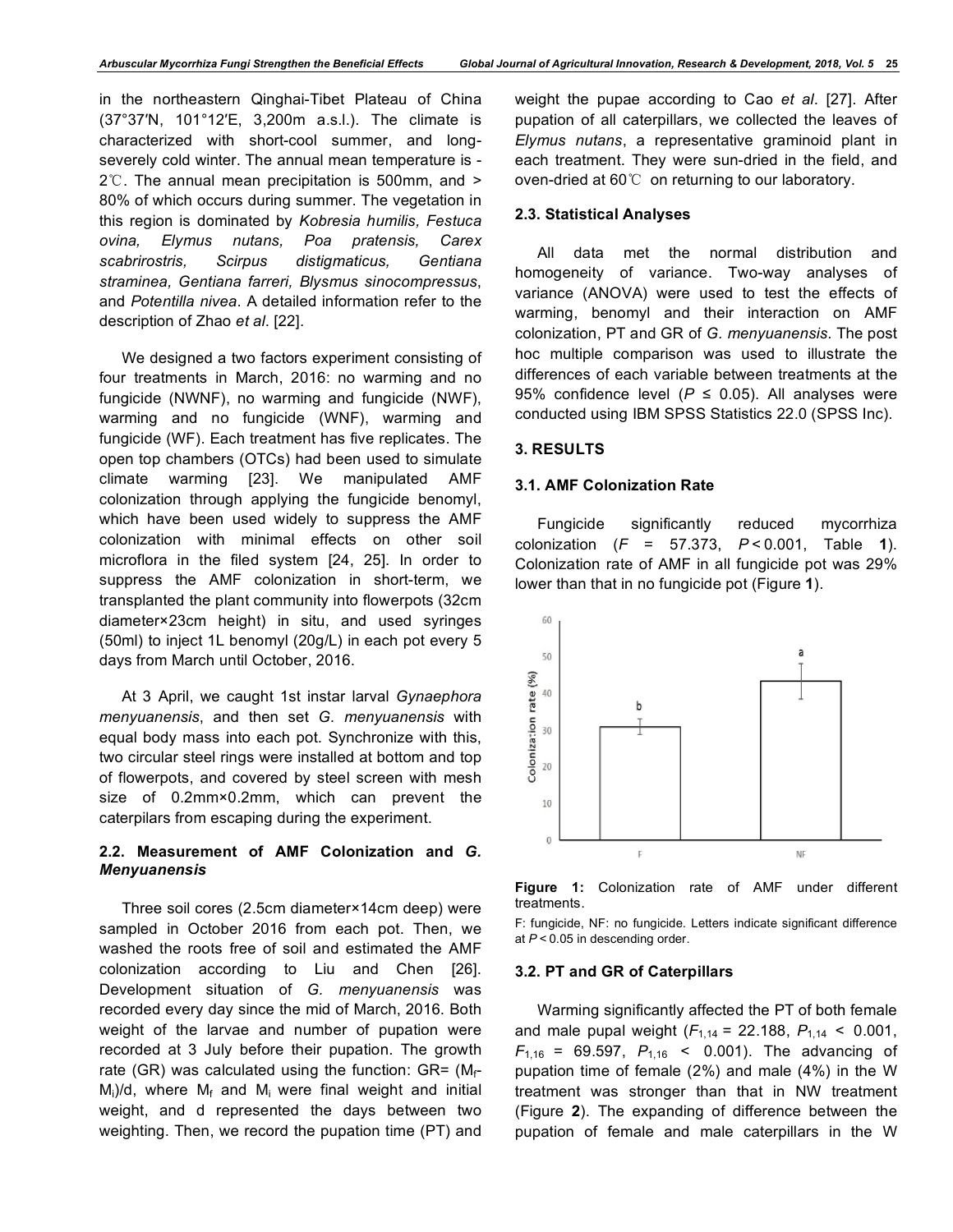treatment was larger by 25% than that in the NW treatment (Figure **2**). The effects of warming (*F* = 56.109, *P*<0.001), fungicide (*F* = 9.292, *P* = 0.003) and their interaction  $(F = 4.345, P = 0.040)$  on GR of caterpillars were significant. GRs in the both WNF and WF treatments were higher by 34% and 16% than that tin NWNF treatment (Figure **3**). The GR under WF was lower by 13% than that under WNF (Figure **3**).



**Figure 2:** Pupation time of male (open bars) and female (filled bars) under different treatments.

W: warming, NW: no warming. Letters indicate significant difference at *P*<0.05 in descending order.



**Figure 3:** Growth rate of caterpillars under different treatments.

NWNF: no warming with no fungicide, NWF: no warming with fungicide, WNF: warming with no fungicide, WF: warming with fungicide. Letters indicate significant difference at *P*<0.05 in descending order.

#### **DISCUSSIONS**

The life cycle of *G. menyuanensis* consist of larva, pupa, adult and egg [29]. As a holometabola species, they acquire enough energy for their subsequent development and reproduction through their larvae. However, during larva stage, there are some factors threatening their survivability such as extreme environment, prey of enemy and amensalism [27, 30]. Our results showed that warming advanced the pupation time of *G. menyuanensis*, suggesting warming can help *G. menyuanensis* avoid the some threats of extreme environment, and then increase their generation number and expand their population over the long term [27]. In addition, protandry, as an evolution phenomena under natural selection, is helpful to mate successfully for insects [31]. So, protandry can effectively increased mating success. Although there was no direct protandry evidence of *G. menyuanensis*, the advancing of pupation can indirectly imply its ahead protandry in our study, suggesting that warming could enlarge mating success of *G. Menyuanensis* .

GR represent the energy converting ability of insects. The higher GR means that insects are likely to prevail in competition [33]. There is an optimum temperature range for each insect species, and either the high or low temperature is adverse to their development and reproduction [34]. Considering the cold environment, warming properly is always favorable for the improvement of net primary productivity and the surviving of organism on the QTP [35]. The beneficial impacts of warming on GR of *G. menyuanensis* in this study was in accordance with Yu *et al*. [23].

Previous studies showed also that insects were more sensitive to elevated temperatures in comparison with plant. So, the impacts of warming on herbivores are mainly depended on its direct effects of AMF rather than its indirect effects of through their host plants [2]. The higher nitrogen content of food is, the more rapidly *G. menyuanensis* development [28], but the reduced nitrogen content of *E. nutans* induced by fungicide had no influence on the GR of *G. menyuanensis* (data not shown). However, the combined treatments of both warming and fungicide significantly suppressed the GR of *G. menyuanensis*. It was likely that warming accelerated the growth of *G. menyuanensis*, and then increased their demand for the nutrition of changing food [36], and enlarge the impacts of fungicide on *G. menyuanensis*. In other words, AMF strengthen the beneficial effects of warming on *G. menyuanensis* by providing them with much nitrogen nutrient. It indicated that elevated fitness of *G. menyuanensis* induced by AMF would exacerbate the grassland degeneration under the condition of warming [28]. However, AMF can increased plant nutrition and the adaption of the majority of grasses in the long run,, meaning the much quantity and higher quality of food for insect, which in part alleviate the disequilibrium of relation between plants and herbivores [37, 38]. Our findings suggested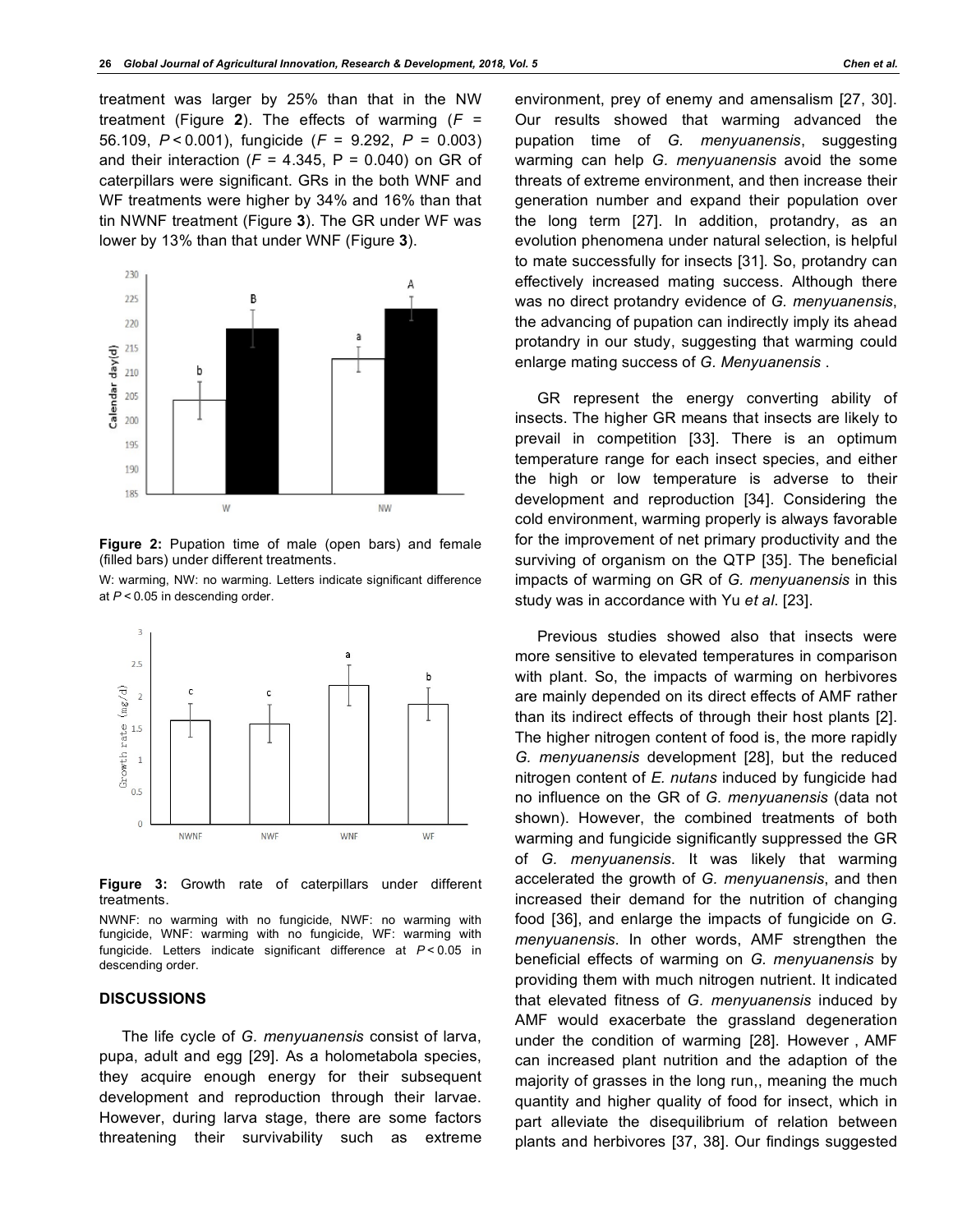that AMF might buffer the adverse impacts of warming on growth of *G. menyuanensis*.

## **ACKNOWLEDGEMENTS**

We thank PhD. Xinchao Yu, Chunhui Zhang and others in our team and Chenglong Guo from Shanxi Normal University for assistance in both the field and laboratory. This study was supported by a National Key Research and Development Project of China (2016YFC0501901), the National Natural Foundation of China (31672475, 31500427, 31572354, 31472135), the Qinghai Innovation Platform Construction Project (2017-ZJ-Y20), The Open Project of State Key Laboratory of Plateau Ecology and Agriculture, Qinghai University (2017-KF-02), and the Province Natural Foundation of Qinghai (2016-ZJ-Y01, 2016-ZJ-910).

### **REFERENCES**

- [1] Shaver GR, Canadell J, lii FSC, Gurevitch J, Harte J, Henry G, *et al*. Global warming and terrestrial ecosystems: A conceptual framework for analysis. Bioscience 2000: 50: 871-882. https://doi.org/10.1641/0006- 3568(2000)050[0871:GWATEA]2.0.CO;2
- [2] O'Connor MI. Warming strengthens an herbivore-plant interaction. Ecology 2009: 90: 388-398. https://doi.org/10.1890/08-0034.1
- [3] Durak R, Węgrzyn E & Leniowski K. Do all aphids benefit from climate warming? An effect of temperature increase on a native species of temperate climatic zone Cinara juniperi. Ethology Ecology & Evolution 2016: 28: 188-201.
- [4] Lemoine NP, Burkepile DE & Parker JD. Variable effects of temperature on insect herbivory. Peerj 2014: 2: e376-e376. https://doi.org/10.7717/peerj.376
- [5] Megali L, Glauser G & Rasmann S. Fertilization with beneficial microorganisms decreases tomato defenses against insect pests. Agronomy for Sustainable Development 2014: 34: 649-656. https://doi.org/10.1007/s13593-013-0187-0
- [6] Kutyniok M & Müller C. Plant-mediated interactions between shoot-feeding aphids and root-feeding nematodes depend on nitrate fertilization. Oecologia 2013: 173: 1367-1377. https://doi.org/10.1007/s00442-013-2712-x
- [7] Zhu HUI, Wang D, Wang L, Fang J, Sun WEI & Ren B. Effects of altered precipitation on insect community composition and structure in a meadow steppe. Ecological Entomology 2014: 39: 453-461. https://doi.org/10.1111/een.12120
- [8] Barton, BT. Reduced wind strengthens top-down control of an insect herbivore. Ecology 2014; 95: 2375-2381. https://doi.org/10.1890/13-2171.1
- [9] Huang W, Siemann E, Carrillo J & Ding J. Below-ground herbivory limits induction of extrafloral nectar by aboveground herbivores. Annals of Botany 2015: 115: 841-846. https://doi.org/10.1093/aob/mcv011
- [10] Hopper JV & Mills NJ. Novel multitrophic interactions among an exotic, generalist herbivore, its host plants and resident enemies in California. Oecologia 2016; 182: 1117-1128. https://doi.org/10.1007/s00442-016-3722-2
- [11] Tomczak VV, Schweiger R & Müller C. Effects of Arbuscular Mycorrhiza on Plant Chemistry and the Development and Behavior of a Generalist Herbivore. Journal of Chemical Ecology 2016; 1-12. https://doi.org/10.1007/s10886-016-0785-9
- [12] Minton MM, Barber NA & Gordon LL. Effects of arbuscular mycorrhizal fungi on herbivory defense in two Solanum (Solanaceae) species. Plant Ecology and Evolution 2016; 149: 157-164. https://doi.org/10.5091/plecevo.2016.1176
- [13] Kula A & Hartnett D. Effects of mycorrhizal symbiosis on aboveground arthropod herbivory in tallgrass prairie: an in situ experiment. Plant Ecology 2015: 216: 589-597. https://doi.org/10.1007/s11258-015-0461-0
- [14] Wang B & Qiu YL. Phylogenetic distribution and evolution of mycorrhizas in land plants. Mycorrhiza 2006; 16: 299-363. https://doi.org/10.1007/s00572-005-0033-6
- [15] Fitter A, Helgason T & Hodge A. Nutritional exchanges in the arbuscular mycorrhizal symbiosis: implications for sustainable agriculture. Fungal Biology Reviews 2011; 25: 68-72. https://doi.org/10.1016/j.fbr.2011.01.002

[16] Balestrini R. Biological Potential of Arbuscular Mycorrhizal

- Fungi. In Bioformulations: for Sustainable Agriculture 2016 (pp. 127-135, Springer). https://doi.org/10.1007/978-81-322-2779-3\_6
- [17] Borowicz VA. The impact of arbuscular mycorrhizal fungi on plant growth following herbivory: A search for pattern. Acta Oecologica 2013; 52: 1-9. https://doi.org/10.1016/j.actao.2013.06.004
- [18] Koricheva J, Gange AC & Jones T. Effects of mycorrhizal fungi on insect herbivores: a meta-analysis. Ecology 2009; 90: 2088-2097. https://doi.org/10.1890/08-1555.1
- [19] Chen H, Zhu Q, Peng C, Wu N, Wang Y, Fang X, Gao Y *et al*. The impacts of climate change and human activities on biogeochemical cycles on the Qinghai-Tibetan Plateau. Global Change Biology 2013; 19: 2940-2955. https://doi.org/10.1111/gcb.12277
- [20] Gullan PJ. The insects: an outline of entomology. Journal of Insect Conservation 2015; 39: 231-232.
- [21] Wang YP, Wu H & Xu HC. Biological and ecological bases of using insect as a bio-indicator to asses forest health. Chinese Journal of Applied Ecology 2008; 19: 1625-1630.
- [22] Zhao X & Zhou X. Ecological Basis of Alpine Meadow Ecosystem Management in Tibet: Haibei Alpine Meadow Ecosystem Research Station. Ambio 1999; 28: 642-647.
- [23] Yu XC, Chen KL, Yao BQ, Ma Z, Wang WY, Wang HC *et al*. Effects of simulated warming on the growth and development of Gynaephora menyuanensis larvae. Acta Ecologica Sinica 2016; 36: 8002-8007.
- [24] Hartnett DC & Wilson GWT. The role of mycorrhizas in plant community structure and dynamics: lessons from grasslands. Plant & Soil 2002; 244: 319-331. https://doi.org/10.1023/A:1020287726382
- [25] Smith MD, Hartnett DC & Rice CW. Effects of long-term fungicide applications on microbial properties in tallgrass prairie soil. Soil Biology & Biochemistry 2000; 32: 935-946. https://doi.org/10.1016/S0038-0717(99)00223-0
- [26] Liu R & Chen Y. Mycorrhizology. China Science, Beijing 2007.
- [27] Cao H, Zhu WY & Zhao XQ. Effects of warming and grazing on growth and development of the grassland caterpillar(Gynaephora menyuanensis). Acta Prataculturae Sinica 2016; 25: 268-272.
- [28] Cao H, Zhao X, Wang S, Zhao L, Duan J, Zhang Z *et al*. Grazing intensifies degradation of a Tibetan Plateau alpine meadow through plant–pest interaction. Ecology &